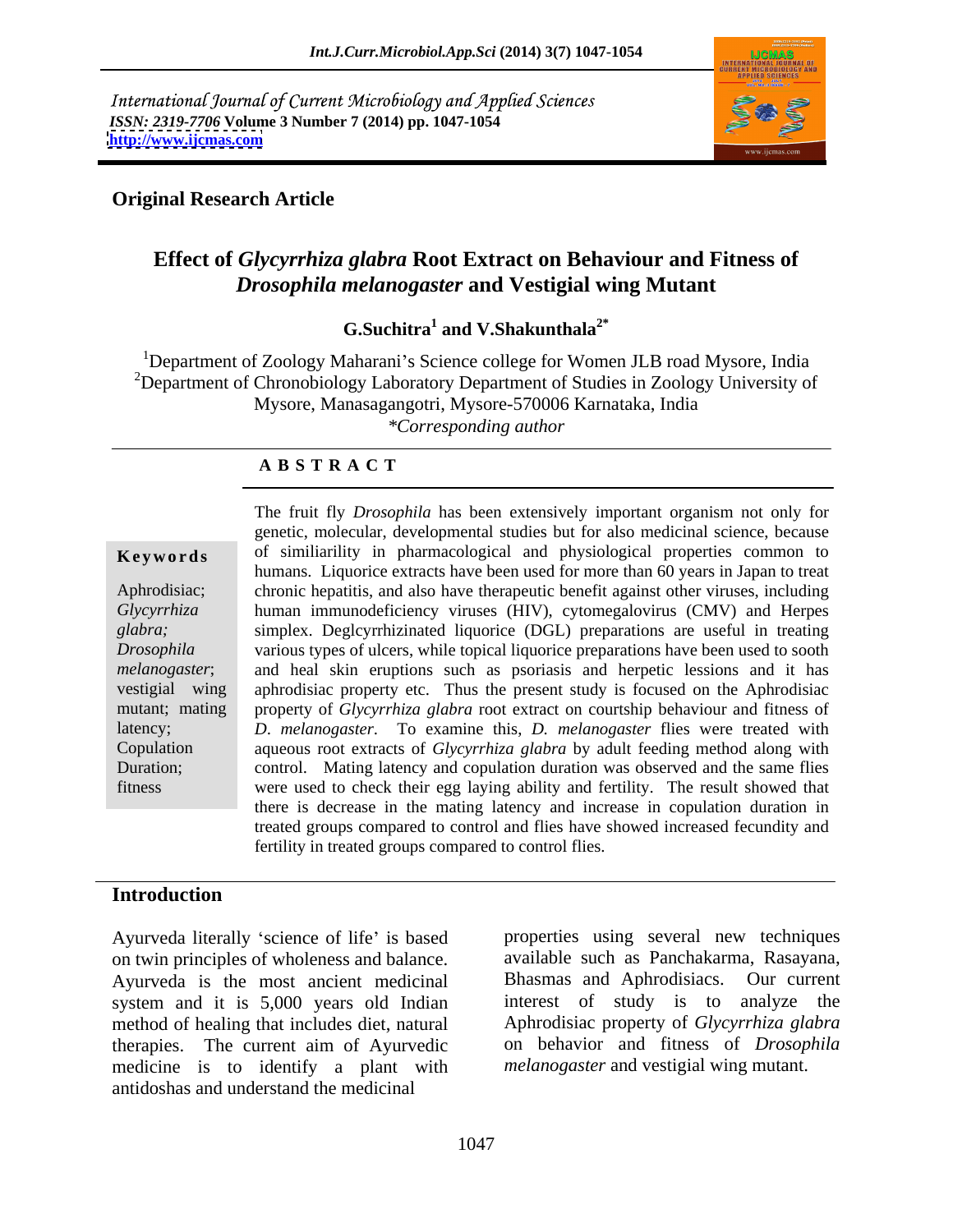Aphrodisiac are substances that stimulate or aphrodisiac activity attributed to plants According to Sushruta, sexuality and al: 2000). entire discipline, known vajikarana, is saponin triterpenes (glycyrrhizin, energy. Vajikarana therapy improves the the eggs more viable for conception. This not only enhances the quality and longevity of individual life, but also the health and vitality of offspring. Infertility is one of the Addison's disease, bronchitis, cough, most serious social problems facing arthritis, rheumatism, hypoglycemia, advanced nation, although it is generally not Iran, Russia, China and Italy. A number of reproductive ability of *Drosophila* components have been isolated from *melanogaster* and vestigial wing mutant licorice, including water soluble, biologically active complex that account 40- 50 percent of total dry material weight.

This complex is composed of triterpene, pectins, simple sugars, amino acids, mineral (Obolensteva, et al ;1999). Glycyrrhizin a tritepenoid compound accounts for the sweet represents a mixture of potassium calcium glabra root were collected from local magnesium salts of glycyrrhizic acid that varies within a 2-25 percent range (Yamamura, et al; 1992). The isoflavones glabridin and hispaglobridins A and B have significant antioxidant activity (Vaya J et al; 1997) and both glabridin and glabrene possess estrogen like activity (Tamirs, et al 2001). There are numerous reports of dried and stored for future and the aqueous

increases sexual desire and performance. (,Tajuddin A.S et al 2004 and Zheng B.L et reproduction are so vital in Ayurveda that an *glabra* root extract showed that it contains dedicated in enhancing fertility and glycyrrhetimic acid and liquirtic acid), rejuvenation of sexual and reproductive flavonoids (liquirtin, isoflavonoids and function of reproductive organs and vitalizes coumarins, sugars, amino acids, tannins, reproductive tissues, increasing semen count starch, choline, phytosterols and bitter and strengthening their motility and making principles( Snow 1996; Fukai J et al 1998 well recognized that number of infertile Chatterjee 1996 ) and gastric ulcer ( couples is rising in these countries*. Glycyrrhiza glabra,* Linn belongs to the family leguminaceae is a genus of perennial J2006) and antioxidant capacity towards herbs and under shrubs distributed in the LDL oxidation (Vaya J et al; 1998). The subtropical and warm temperature regions of aphrodisiac property is not well studied. In the world. The roots are unearthed in the view of this, the effect *G. glabra* root autumn season. It is grown in India, Spain, extracts are used to study the behavior and Phytochemical analysis of *G*. saponin triterpenes (glycyrrhizin, formononetin) and other constituents such as and Arystanova T and Irismetov Sophekova A 2001). Thus the extract has been used for the treatment of different diseases such as Addison's disease, bronchitis, cough, arthritis, rheumatism, hypoglycemia, and allergic conditions Alkofahi A and Atta A 1999 and Khayyal M 2001). Cerebral ischemia (Zhan C and Yong reproductive ability of *Drosophila melanogaster* and vestigial wing mutant

# **Materials and Methods**

saponins, flavonoids, polysaccharides, center university of Mysore, salts and various other substances culture of these flies was maintained under taste of licorice root. This compound Guruprasad B.R et al; 2008 ).*Glycyrrhiza Drosophila melanogaster* and vestigial wing mutant were obtained from Drosophila stock center university of Mysore, Manasagangotri, Mysore. standard wheat cream agar media (Hegde S.Nand Krishnamurthy N.B 1979 and *glabra root* were collected from local panchasara store Mysore, Karnataka. Then they were shade dried and milled into coarse powdered by mechanical grinder. coarse powder root material was extracted with water by decoction using round bottom The water was evaporated into semisolid mass. The semisolid mass were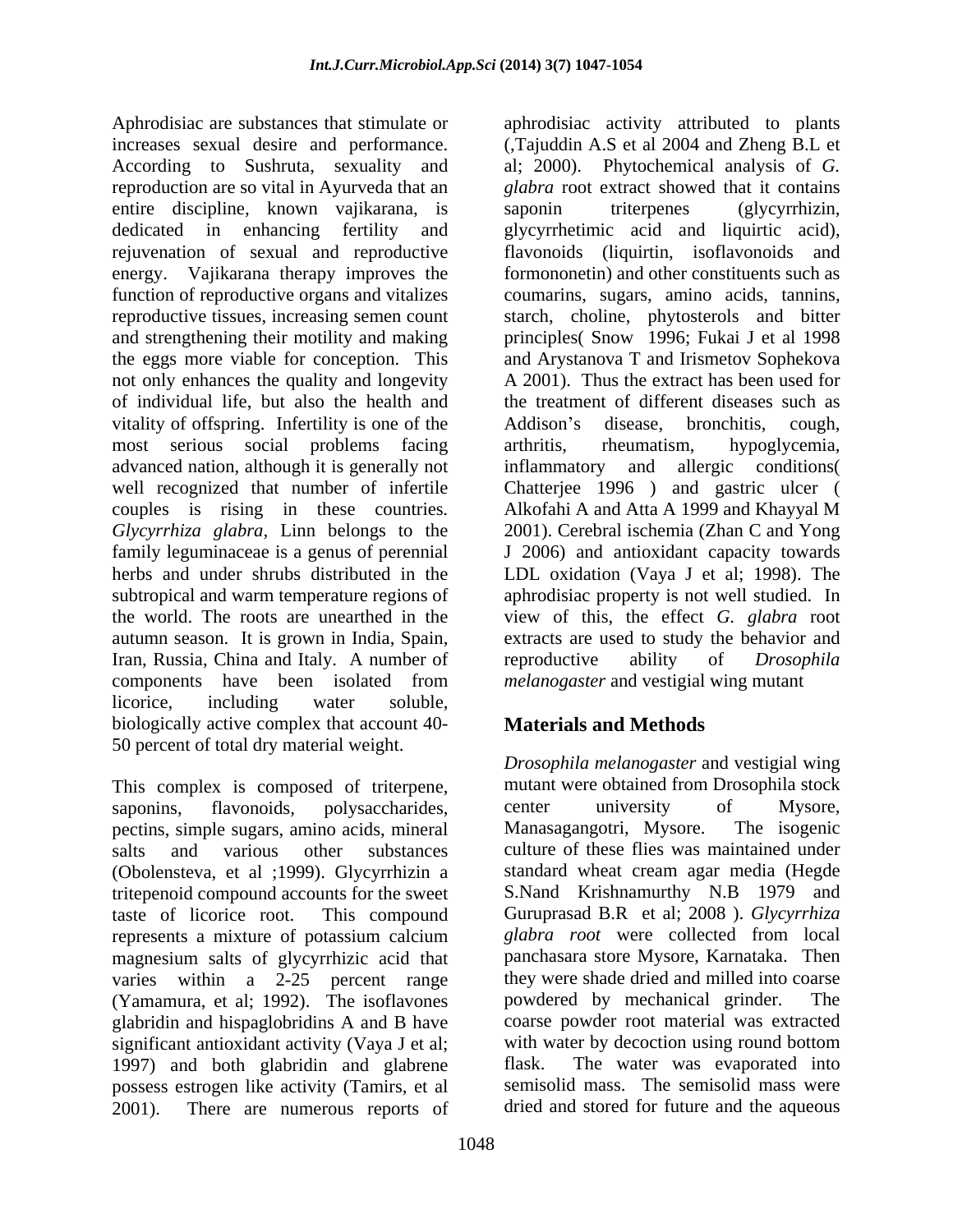extract of *Glycyrrhiza glabra* were used for present studies (Dhingra D and Sharma A;

*Drosophila melanogaster* (Organ K strain) stocks and vestigial wing mutant were used cream agar media and the number of eggs for the present experiment. Then flies were laid during the following ten days was maintained at  $22\pm1$ <sup>o</sup>C and 75% relative scored using stereomicroscope for both humidity in 30 ml culture bottles containing control and T1 and T2 groups. The number wheat cream agar medium. For treated of progeny produced from the single mated groups or experimental groups two concentration were taken viz, 1.0mg/100ml (0.01mg/ml) and 2.0 mg/100ml (0.02mg/ml) flies emerged from each vial both in control mixed in wheat cream agar medium mentioned as T1 and T2 respectively. In order to fix the concentrations of root extract **Statistical analysis** of *Glycyrrihiza glabra* LC 50 was determined using log dose probit method. Mating Latency, copulation duration, The lethal concentration for this test is fecundity and fertility data were subjected to 3.0mg/100ml (0.03mg/ml). The sub lethal ANOVA using SPSS software in 11.5 (Effective concentration) concentration is T1and T2 as mentioned above. Bachelor male and virgin female were collected in the **Results and Discussion** early morning and aged for 3 days and the flies were starved for 8 hours and fed for 40 hours. Sexual behavior was studied in the valuable organisms in biological research, morning hours between 6.15-7.15 AM. 20 particularly in genetics and developmental flies of both sexes were used to study Courtship activities (Spieth H.T., Ringo J.N

Mating Latency (ML) defined as time human genes have homologs to D. between the introduction of males and *melanogaster* (Adams M.D 2000). It has females into mating chamber and initiation of copulation of each pair and Copulation Duration (CD) defined as time between initiation and termination of copulation of researches have focused their attention on each pair. The terminologies were used as  $u$  and  $v$  many aspects of per the description of (Hegde S.N and Krishnamurthy N.B; 1979). Mating latency (ML) and Copulation Duration (CD) were observed. For this observation bachelor male and virgin female were introduced into Elens-Wattiaux mating chamber (5x5cm ayurvedic researches have been done using circular glass chamber with a lid to facilitate easy observation). Mating Latency (ML) and

2008). parameter such as fecundity and fertility.  ${}^{0}$ C and 75% relative scored using stereomicroscope for both copulation duration (CD) observed flies were used to study the reproductive fitness For fecundity test mated females were transferred to vials containing fresh wheat female was counted. Ten successive changes were made and the total number of and T1 and T2 groups were counted.

# **Statistical analysis**

Mating Latency, copulation duration, versions.

# **Results and Discussion**

1983; Chowkamba 2003) 60% similarity. The recent genome projects *Drosophila melanogaster* is one of the most biology. The fruit fly *Drosophila* is one which stands very close to man in having have brought to light that about 13600 human genes have homologs to *D.*  large number of induced and spontaneous mutations with a few chromosomes in a small genome. In the last decades numerous understanding many aspects of neurodegenerative diseases, cancers, reverse genetics, forward genetics and so on. Fruit flies have a life cycle that is very different from that of mammals, yet developmental and cellular pathways are conserved**.** Many *Drosophila* as model organism in screening psycho stimulant plant materials.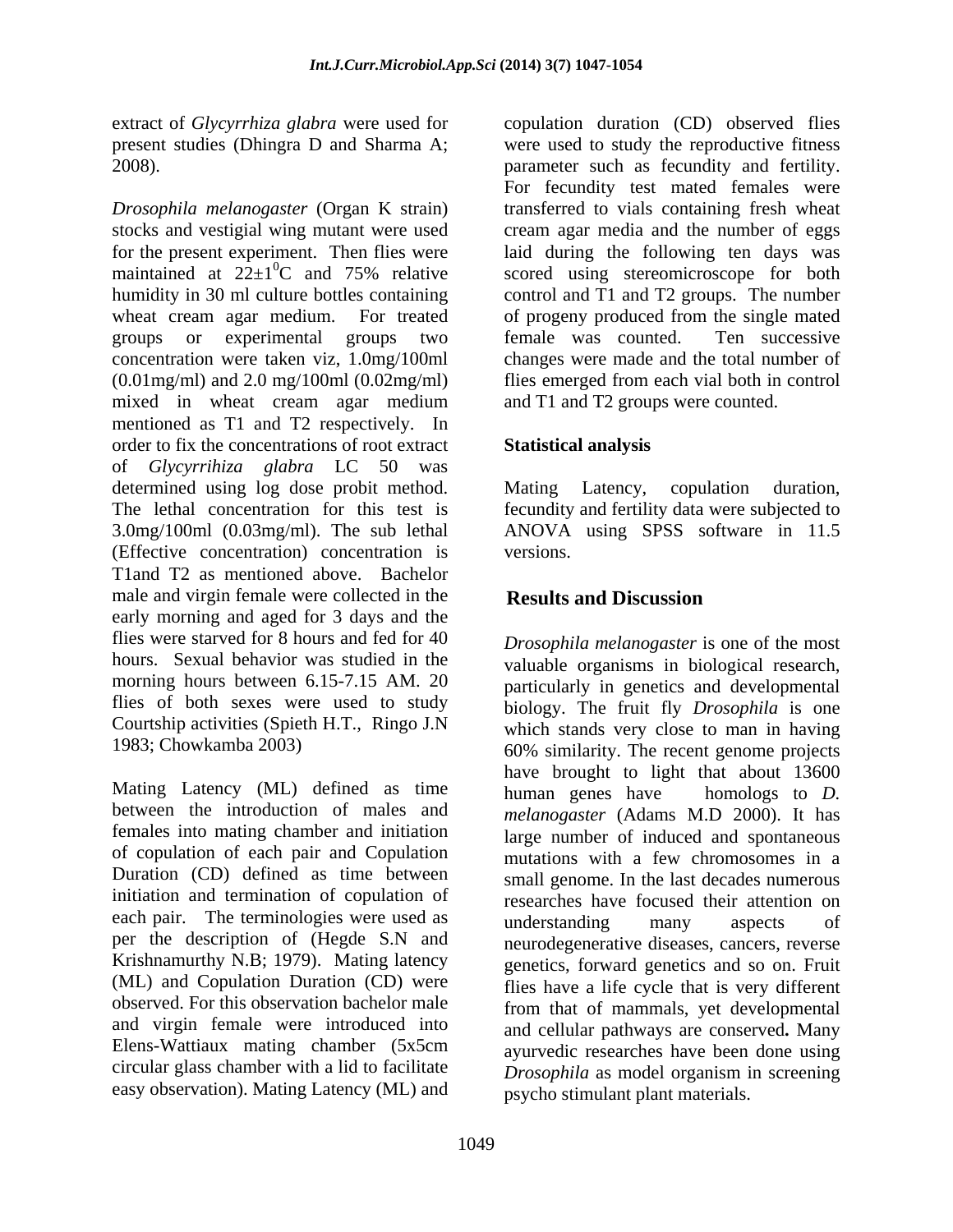interchange of different sensory stimuli,

*D.melanogaster* and vestigial wing mutant compared to control. Data obtained from the above results after

Courtship is a pre requisite for copulation. natural that copulation is severly affected when courtship is affected mutant wing mutant. Root extract of *G.glabra* genetic components (Clara M.U and severly affected to mutants compared to decreased copulation duration of control and 2.0mg/100ml concentration have

different species of *Drosophila.* It is the

Mating behaviour of *Drosophila*  most obvious trait that influences the *melanogaster* includes series of courtship reproductive value of female by her elements, which consists of various genotype, body size, age and her mate as behavioral displays followed by an well as the effects of environmental factors. courtship latency and copulation duration is routine ayurvedic research of various drugs. an important component of fitness. It is This gives an insight into the extent of effect correlated with different components like on physiological factors, which is expressed fecundity and fertility. in the terms of egg and offspring production. In *Drosophila*, successful mating depends perform large number of copulations and on male activity and female receptivity. produce more offspring than the slow. Fast Courtship latency is one of the parameter, mating will provide the female with an which indicates vigor of male *D*. advantage of receiving the largest number of *melanogaster*. A male with high vigor reacts sperms since the male deposits the largest quickly in the presence of female while a number of sperms in the first male and there male with less vigor, reacts slowly. Mating is a positive correlation between fast mating. latency has decreased in all treated flies of In the present study results showed that were treated with 1.0mg/100ml and of eggs laid in the treated groups compared 2.0mg/100ml concentration of *G.glabra* root to control. The present study indicates that extract (table 1-3). Copulation duration has in treated groups fecundity increases may be increased in all treated groups of accounted for the facts that the flies under *D.melanogaster* and vestigial wing mutant the influence of root extracts of G.globra. Copulation duration is the time. It is a quite fecundity in treated groups compared to Estimation of fecundity is important in Fast mating males in *D.melanogaster* there is a significant increase in the number Data obtained from the above results after treatment with different concentration of *G.glabra* root extract showed increased control flies (table 2).

copulation duration of *D.melanogaster* Organism's fertility is a quantitative trait slightly decrease compare to the vestigial determined by both environmental and wild type. The reason is obvious that Partridge L et al; 1987 ) as shown in the *G.glabra* root extract severly affect male Table (1-3), the *G.glabra* treated flies have behaviour, thus affecting copulation shown increased fertility compared to that of duration. This result agrees with the control flies. Interestingly, the 1.0mg/100ml groups. The settle of the settlement of the significantly effect on *Drosophila* Fecundity is one of the fitness parameter flies. However there is a significant that is used to assess the fitness in the difference in fertility between control and genetic components (Clara M.U Luckiribili L.S 1985; Graves J.L 1993; and 2.0mg/100ml concentration have significantly effect on *Drosophila melanogaster* and vestigial wing mutant treated groups.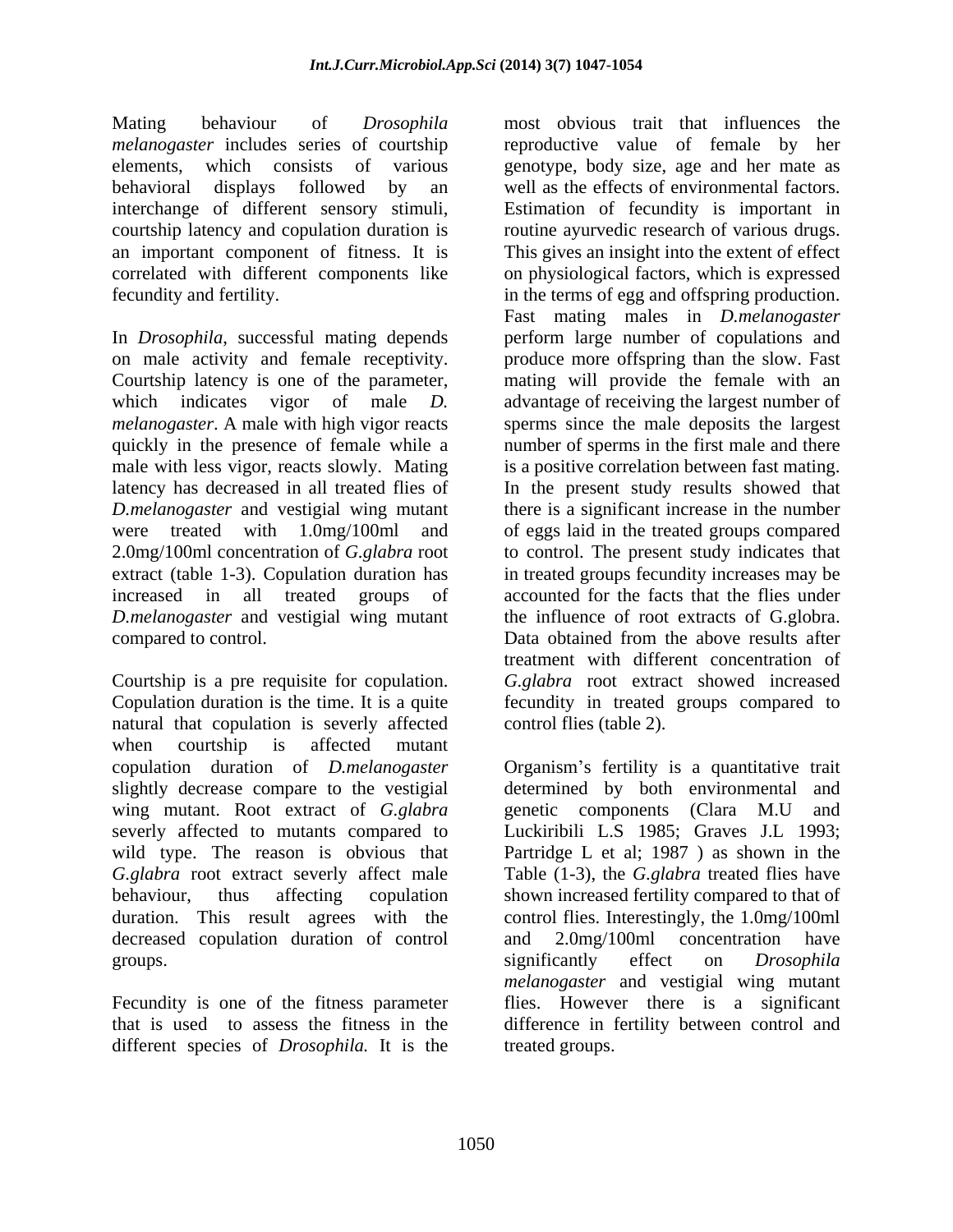| Table.1 Mean<br>$\pm$ SE Mating behaviour of <i>Drosophila melanogaster and vestigial wing</i> |
|------------------------------------------------------------------------------------------------|
| <i>mutant</i> in control and treated groups of <i>G. glabra</i> root extract.                  |

| Components of<br>mating behavior                                |                                                          | $Mean \pm SE$                                                     | <b>F</b> ratio | Sig   |
|-----------------------------------------------------------------|----------------------------------------------------------|-------------------------------------------------------------------|----------------|-------|
| <b>Drosophila</b><br>melanogaster<br><b>Mating latency</b>      | Control<br>1.0 <sub>mg</sub><br>2.0mg                    | $60.8000 \pm 3.10841$<br>24.7000±7.69711<br>$12.8000 \pm 2.12812$ | 25.524         | 0.000 |
| Drosophila melanogaster<br>copulation duration                  | <b>Control</b><br>1.0 <sub>mg</sub><br>2.0 <sub>mg</sub> | 24.6000± .70238<br>27.7000±1.07548                                | 8.646          | 0.000 |
|                                                                 |                                                          | 29.9000± .90000                                                   |                |       |
| Vestigial wing mutant<br><b>Mating latency</b>                  | Control<br>$1.0 \text{ mg}$<br>$2.0 \text{ mg}$          | 45.1000±6.41257<br>$8.3000 \pm 1.90933$<br>$8.0000 \pm 2.82843$   | 25.876         | 0.000 |
| <b>Vestigial</b><br>Wingmutant<br>Copulation<br><b>Duration</b> | <b>Control</b><br>$1.0 \text{ mg}$<br>2.0 <sub>mg</sub>  | 25.9000±.76667<br>27.2000±1.34825<br>31.4000±1.10755              | 6.825          | 0.004 |

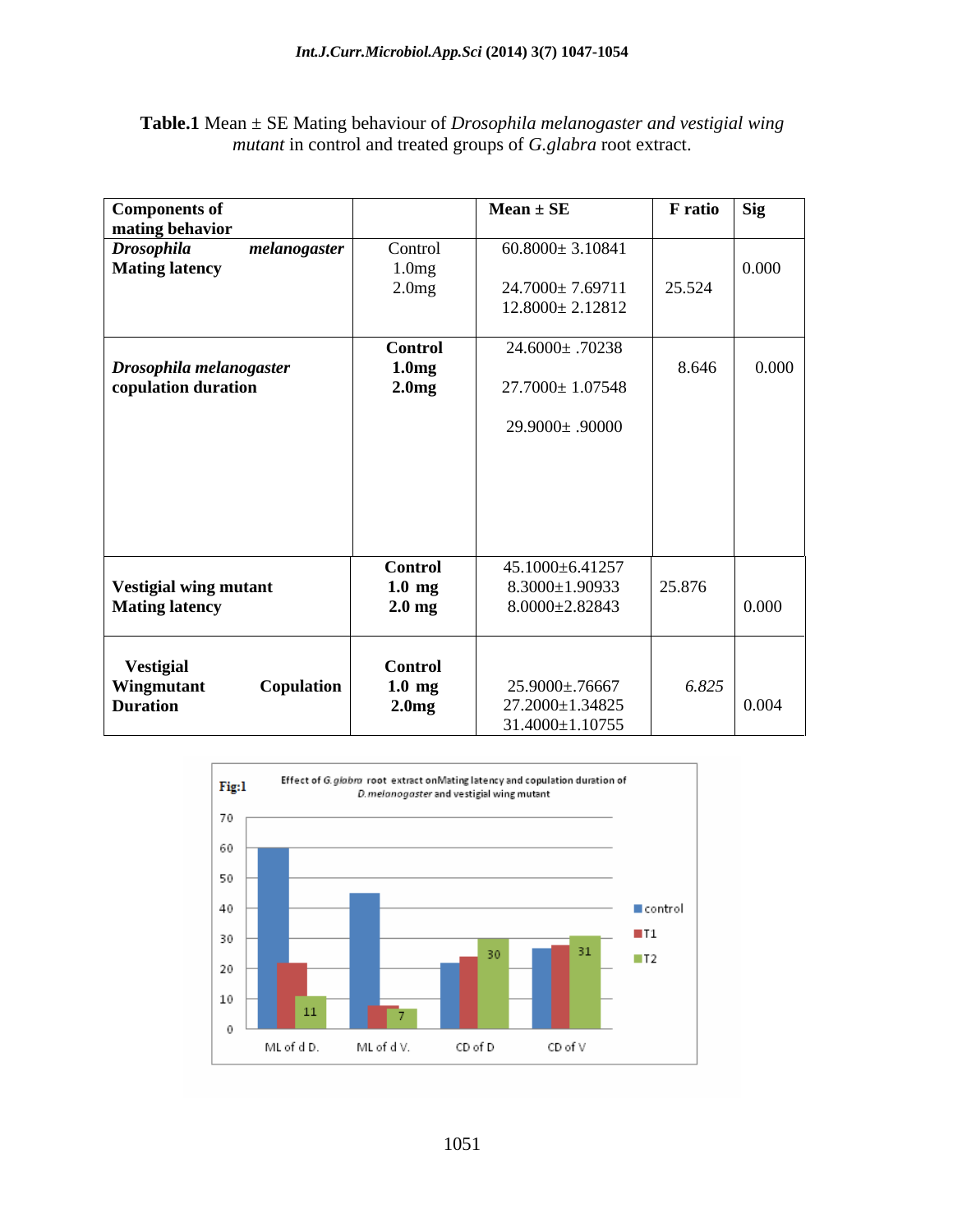



**Table.2** Mean ± SE Fecundity of *Drosophila melanogaster and vestigial wing mutant* in control and treated groups of *G.glabra* root extract.

| <b>STRAINS</b>                       |                  | $Mean \pm SE$                    |        | <b>Sig</b> |
|--------------------------------------|------------------|----------------------------------|--------|------------|
|                                      | Fecundity        |                                  |        |            |
|                                      | Control          | 391.2000±12.10308                | 34.453 | 0.000      |
| $\vert$ <i>D.melanogaster</i> (Wild) | $1.0 \text{ mg}$ | $476.6000 \pm 11.14869$          |        |            |
|                                      | 2.0mg            | 585.4000±23.54108                |        |            |
| D. melanogaster                      | Control          | $372.2000 \pm 12.32414$   20.571 |        | 0.000      |
| (Vestigial)                          | $1.0 \text{ mg}$ | $458.8000 \pm 22.23401$          |        |            |
|                                      | 2.0mg            | 517.6000±11.57315                |        |            |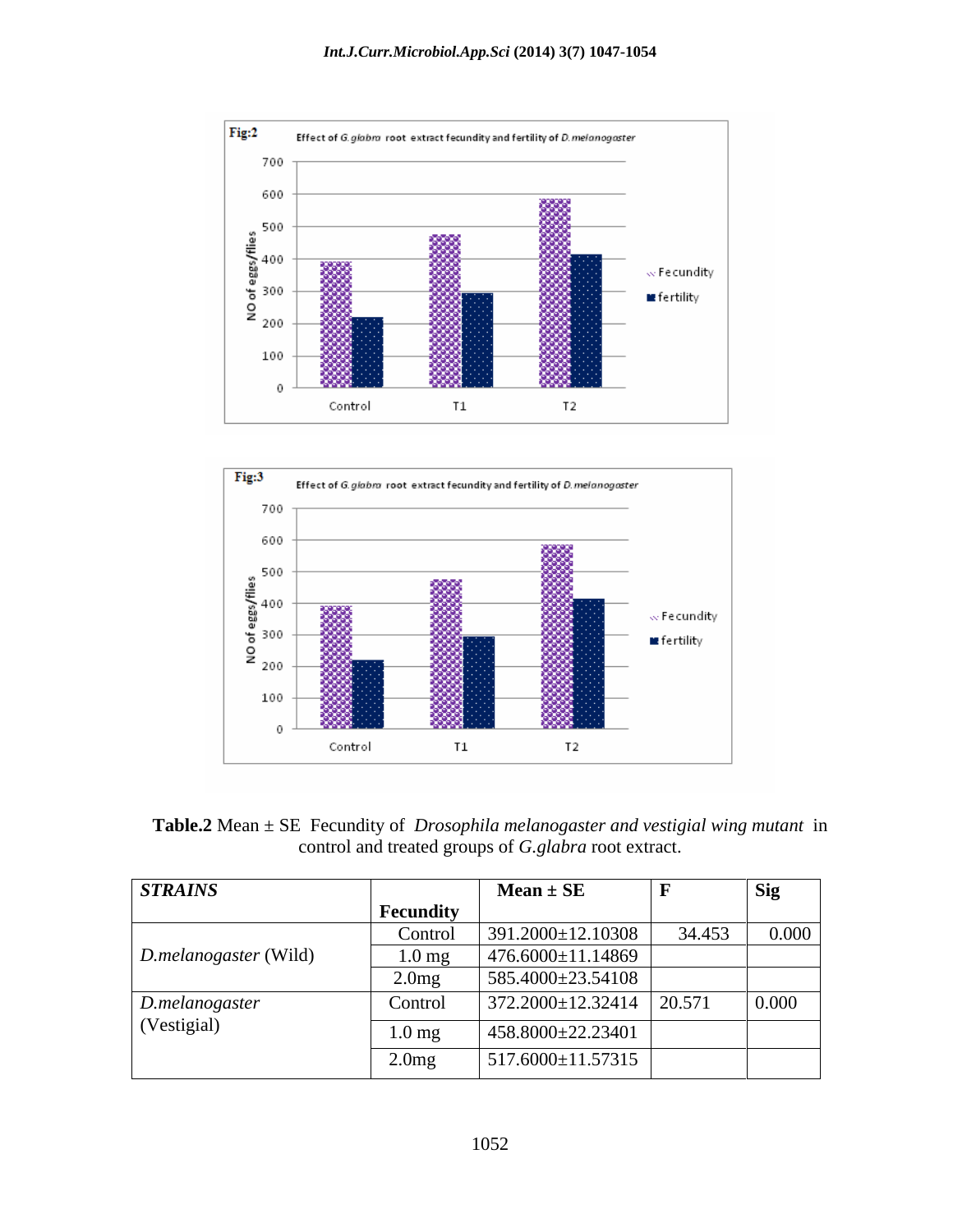| <b>STRAINS</b>            | Fertility         | $Mean \pm SE$     | <b>F</b> Value | Sig   |
|---------------------------|-------------------|-------------------|----------------|-------|
| $D. melanogaster$ (Wild)  | Control           | 119.3000±5.69025  | 38.395         | 0.000 |
|                           | 1.0 <sub>mg</sub> | 159.1000±3.80190  |                |       |
|                           | 2.0mg             | 207.4000±10.25909 |                |       |
| D.melanogaster(Vestigial) | control           | 127.7000±6.19507  | 40.208         | 0.000 |
|                           | $1.0$ mg          | 172.9000±6.46607  |                |       |
|                           | 2.0 <sub>mg</sub> | 206.5000±6.03922  |                |       |

**Table.3** Mean ± SE fertility both control and *G.glabra* root extract treated groups of *D. melanogaster*

- Evansca, Gocoyne J.D., Amantides flavonone from glycyrrhiza<br>P.G., The Genome sequences of re-assay of liquorice *Drosophila melanogaster*, Science.
- Alkofahi A., Atta A., Pharmacological screening of the anti ulcerogenic effects of some Jordanian plants in
- Chromatographic determination of glycaryhizinc acid in *Glycyrrhiza glabra* preparation, Chem. Natural *Hegde S.N.*, Krishnamurthy N.<br>Comp. 37 (2001) 89-91. The on mating behaviour
- inflammatory action of *Glycyrrhiza glabra* extract, Ind. J. Ind. Med.18(2)
- Chowkamba., orientalia. *Charaka Samhita Sutrasthan, Bhagvan Dash.* 25(17)
- of gene-environment interaction on
- Dhingra D., Sharma A., Antidepressantlike activity of *Glycyrrhiza glabra* L. prepara<br>in mouse models of immobility tests 24-31. in mouse models of immobility tests, Progress in Neuro-Psychopharm. and Biol. Psych. 30 (2006) 449-454. size and mating success in *Drosophila*
- **References** Fukai J., Baosheng C., Maruna K., Adams M.D., Cleniker S.E., Hohra, T., Cai B., An isopernylated P.G., The Genome sequences of re-assay of liquorice phenols,<br> *Drosophila melanogaster*, Science. Phytochem. 49 (1998) PP Migakawa Y., Konoshi M., Nomura T., Cai B., An isopernylated flavonone from glycyrrhiza glabra and re-assay of liquorice phenols, Phytochem. 49 (1998) .PP
	- 287 (2000) 2185-2195**.** Graves J.L., The cost of reproduction and dietary restriction: Parallels between insects and mammals, Growth day ageing. 57 (1993) 233-249.
- rats, J. Ethnopharm. 67(3) (1999) 341- Guruprasad B.R., Hegde S.N., Krishna 345. M.S., Positive correlation between Arystanova T., Irismetov Sophekova A., male size and remating success in few populations of *D.bipectinata*, Zool. Stud.47(1) (2008) 75-83.
- Comp. 37 (2001) 89-91. The comparison on mating behaviour in the Chatterjee., Mechanism of anti – *Drosophila bipectinata* complex, Aus. Hegde S.N., Krishnamurthy N.B., Studies on mating behaviour in the *Drosophila bipectinata* complex, Aus. J. Zool. 27 (1979) 421-431.
- (1996) 183-186. Seif S., Nasr E.I., Mahram M., Kafafi (2000) 20-21. vacting plant extracts and their Clara M.U., Luckiribili L.S., The effects Khayyal M., Chozaly E.T., Kenaway A., Seif S., Nasr E.I., Mahram M., Kafafi L.Y., Okpanyi S.. Anti ulcerogenic effect of some gastro intestinally combinations, Arzneimittes for Schung. 515 (2001) 545-553.
	- the expression of longevity, Heredity. Obolensteva G.V., Litvinenko V.I., 55 (1985) 19-26. Ammosov AS. Pharmacological and therapeutic properties of licorice preparations, *Pharm. Chem*.33 (1999) 24-31.
		- Partridge L., HoVman A., Jones S., Male